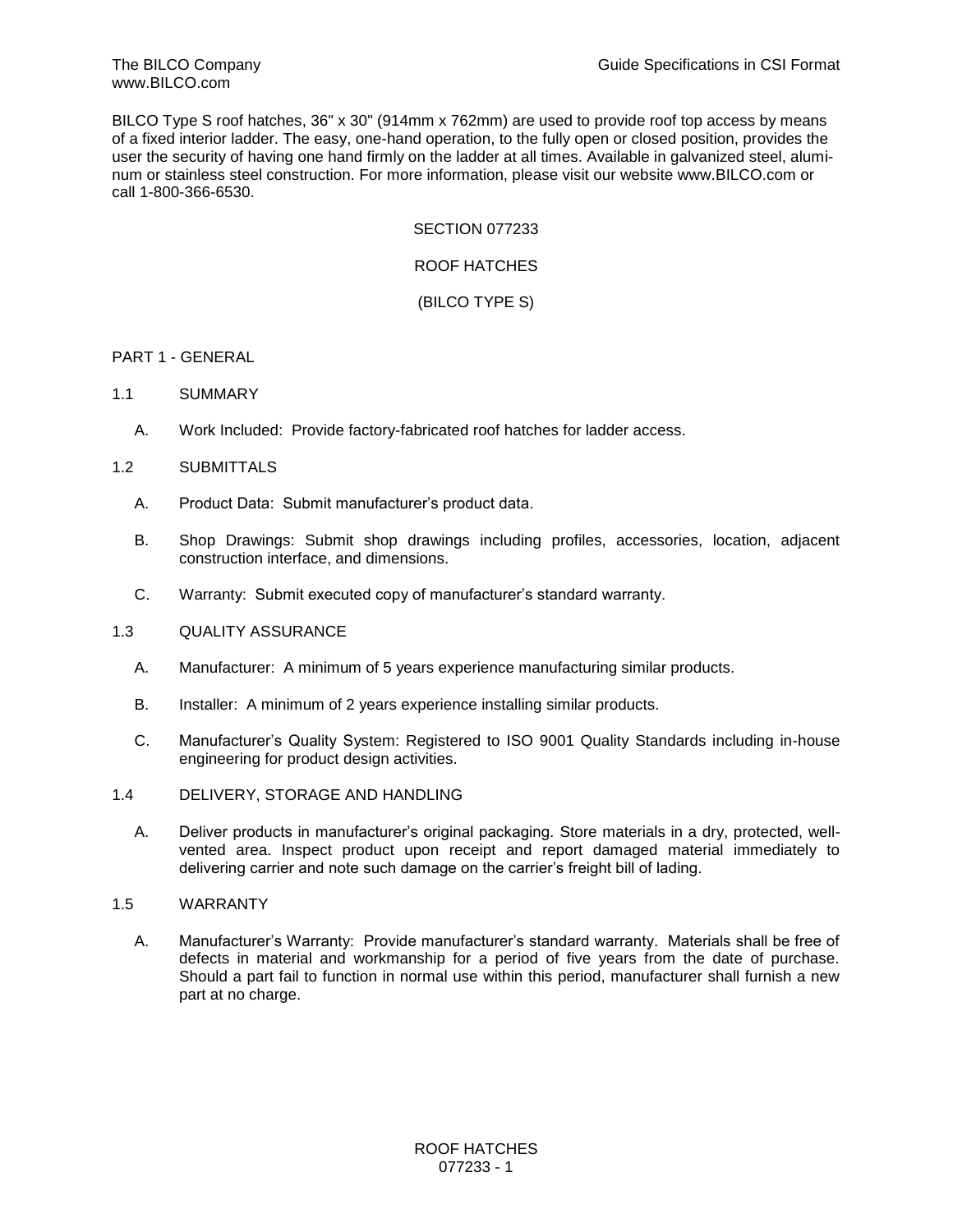# PART 2 - PRODUCTS

### 2.1 MANUFACTURER

- A. Basis-of-Design Manufacturer: Type S Roof Hatch by The BILCO Company, P.O. Box 1203, New Haven, CT 06505, 1-800-366-6530, Fax: 1-203-535-1582, Web: www.BILCO.com.
- 2.2 ROOF HATCH
	- A. Furnish and install where indicated on plans metal roof hatch Type S, size width: 36" (914mm) x length: 30" (762mm). Length denotes hinge side. The roof hatch shall be single leaf. The roof hatch shall be pre-assembled from the manufacturer.
	- B. Performance characteristics:
		- 1. Cover shall be reinforced to support a minimum live load of 40 psf  $(195kg/m<sup>2</sup>)$  with a maximum deflection of 1/150th of the span and a [select: 140 psf (684 kg/m<sup>2</sup>) wind uplift for galvanized steel (Type S-20) and aluminum (Type S-50) roof hatches or 20 psf (97 kg/m<sup>2</sup> ) for stainless steel (Type S-90) roof hatches or roof hatches with an aluminum cover and galvanized steel curb (Type S-40)].
		- 2. Operation of the cover shall be smooth and easy with controlled operation throughout the entire arc of opening and closing.
		- 3. Operation of the cover shall not be affected by temperature.
		- 4. Entire hatch shall be weather tight with fully welded corner joints on cover and curb.
		- 5. Galvanized steel (Type S-20) and aluminum (Type S-50) roof hatches shall be Miami-Dade Product approved (NOA No. 18-0226.04 Expiration Date: December 2, 2019), meeting large and small missile impact requirements. Florida Product Approval #FL15110.
	- C. Cover: Shall be [select: 14 gauge (1.9mm) paint bond G-90 galvanized steel or 11 gauge (2.3mm) aluminum] with a 3" (76mm) beaded flange with formed reinforcing members. Cover shall have a heavy extruded EPDM rubber gasket that is bonded to the cover interior to assure a continuous seal when compressed to the top surface of the curb.
	- D. Cover insulation: Shall be fiberglass of 1" (25mm) thickness, fully covered and protected by a metal liner [select: 22 gauge (.8mm) paint bond G-90 galvanized steel or 18 gauge (1mm) aluminum].
	- E. Curb: Shall be 12" (305mm) in height and of [select: 14 gauge (1.9mm) paint bond G-90 galvanized steel or 11 gauge (2.3mm) aluminum]. The curb shall be formed with a 3-1/2" (89mm) flange with 7/16" (11.1mm) holes provided for securing to the roof deck. The curb shall be equipped with an integral metal capflashing of the same gauge and material as the curb, fully welded at the corners, that features the Bil-Clip® flashing system, including stamped tabs, 6" (153mm) on center, to be bent inward to hold single ply roofing membrane securely in place.
	- F. Curb insulation: Shall be rigid, high-density fiberboard of 1" (25mm) thickness on outside of curb.
	- G. Lifting mechanisms: Manufacturer shall provide compression spring operators enclosed in telescopic tubes to provide, smooth, easy, and controlled cover operation throughout the entire arc of opening and closing. The upper tube shall be the outer tube to prevent accumulation of moisture, grit, and debris inside the lower tube assembly. The lower tube shall interlock with a flanged support shoe [for aluminum construction: welded to the curb assembly; for steel construction: through bolted to the curb assembly].